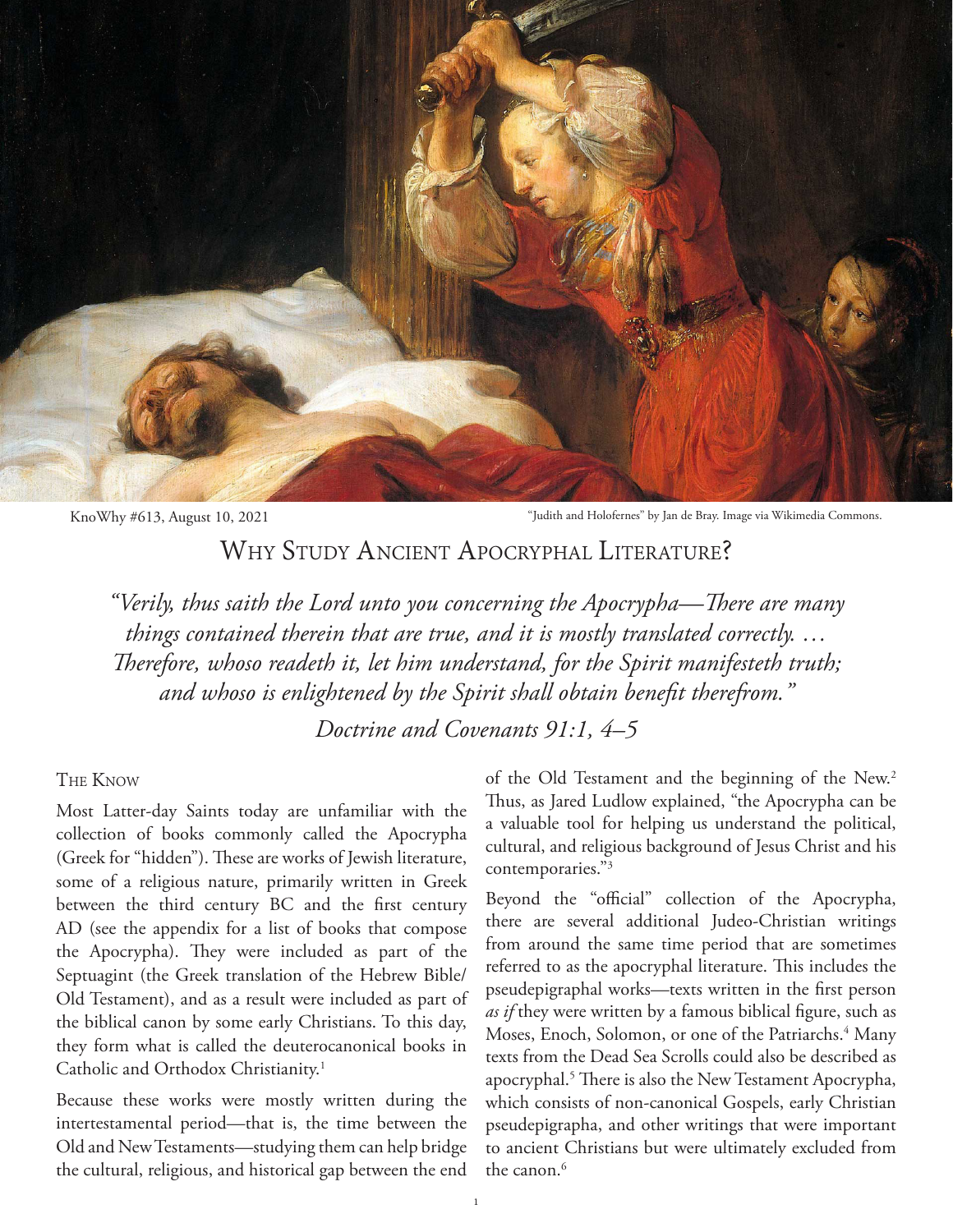Hugh Nibley was among the first Latter-day Saints to seriously study this vast corpus of ancient literature, discovering many parallels to Restoration scripture and teachings.7 Other Latter-day Saints have since built on Nibley's legacy. For example, Nibley conducted a detailed study of 3 Nephi in comparison with the early Christian writings known as the 40-day literature and found numerous striking parallels.8 Others have built on this work, finding that 3 Nephi comfortably fits into the Gospel genre of early Christian writings.<sup>9</sup>

Many Restoration teachings can be found in apocryphal books. For example, some passages in the Wisdom of Solomon, one of the books in the official Apocrypha, teach of the "pre-mortal existence of the soul."10 Ben Sirach, another book in the Apocrypha, "has several wisdom sayings related to the family and the importance of raising children in righteousness," which resonates with the Latter-day Saint "focus on family."11 The broader corpus of apocryphal literature includes extensive traditions related to Enoch, many of which have similarities with details found in Moses 6–7.12

## The Why

Clearly, there is much in common between these ancient texts and the doctrines and scriptures of the Restoration. As Robert J. Matthews rightly noted, "there is much interesting and useful reading in the apocryphal literature … [and] the presence in latter-day revelation of ideas and names not found in the Bible but found in apocryphal writings should quicken our interest in these ancient writings."13 Yet Matthews also noted that "much apocryphal literature is obviously spurious."14 Indeed, not everything in the Apocrypha, and apocryphal literature more broadly defined, is consistent with Restoration scripture and teachings.

As the Lord revealed to Joseph Smith, "concerning the Apocrypha—There are many things contained therein that are true, and it is mostly translated correctly; there are many things contained therein that are not true, which are interpolations by the hands of men" (Doctrine and Covenants 91:1–2). The Lord further assured Joseph that those who read the Apocrypha with guidance from the Spirit "shall obtain benefit therefrom" (D&C 91:4–5).

This same guidance and counsel surely apply to other ancient apocryphal literature, most of which was discovered after Joseph Smith's lifetime. Clearly, the study of such material should not take precedence over studying the scriptures—just as the Lord instructed Joseph *not* to include the Apocrypha in his translation of the Bible—but thoughtful and spiritually sensitive study of these ancient works of literature and history can provide historical and cultural context to scripture and therefore strengthen faith and enhance one's understanding of sacred writ. Furthermore, for those reading with the Spirit as their guide, wisdom, insight, and eternal truths in their own right can be gleaned from these apocryphal texts.

Jared Ludlow concluded, "[Doctrine and Covenants 91] leaves the Apocrypha as an open invitation to explore on our own, through the guidance of the Spirit, to see what truth we find in it. Some doctrines and principles are the same through time, and we can learn from [the apocryphal authors'] perspectives on them."15

## FURTHER READING

Jared W. Ludlow, *Exploring the Apocrypha from a Latterday Saint Perspective* (Springville, UT: Cedar Fort, 2018).

S. Kent Brown and Richard Neitzel Holzapfel, *Between the Testaments: From Malachi to Matthew* (Salt Lake City, UT: Deseret Book, 2002).

C. Wilfred Griggs, "Apocrypha and Pseudepigrapha," in *Encyclopedia of Mormonism*, 4 vols., ed. Daniel H. Ludlow (New York, NY: Macmillan Publishing, 1993), 1:55–56.

C. Wilfred Griggs, ed., *Apocryphal Writings and the Latterday Saints* (Provo, UT: Religious Studies Center, Brigham Young University, 1986).

Appendix: List of Books in the Apocrypha

- Baruch and the Epistle of Jeremiah
- Prayer of Manasseh
- 1 Esdras (3 Ezra)
- 2 Esdras (4 Ezra)
- Judith
- Tobit
- 1 Maccabees
- 2 Maccabees
- Ben Sirach (Ecclesiasticus)
- Wisdom of Solomon
- Additions to Esther and Daniel

Some Christian churches also include:

- Psalm 151
- 3 Maccabees
- 4 Maccabees

© Book of Mormon Central, 2021

**NOTES** 

<sup>1.</sup> See Amy-Jill Levine, "Apocrypha," in *Eerdmans Dictionary of the Bible*, ed. David Noel Freedman (Grand Rapids, MI: William B.